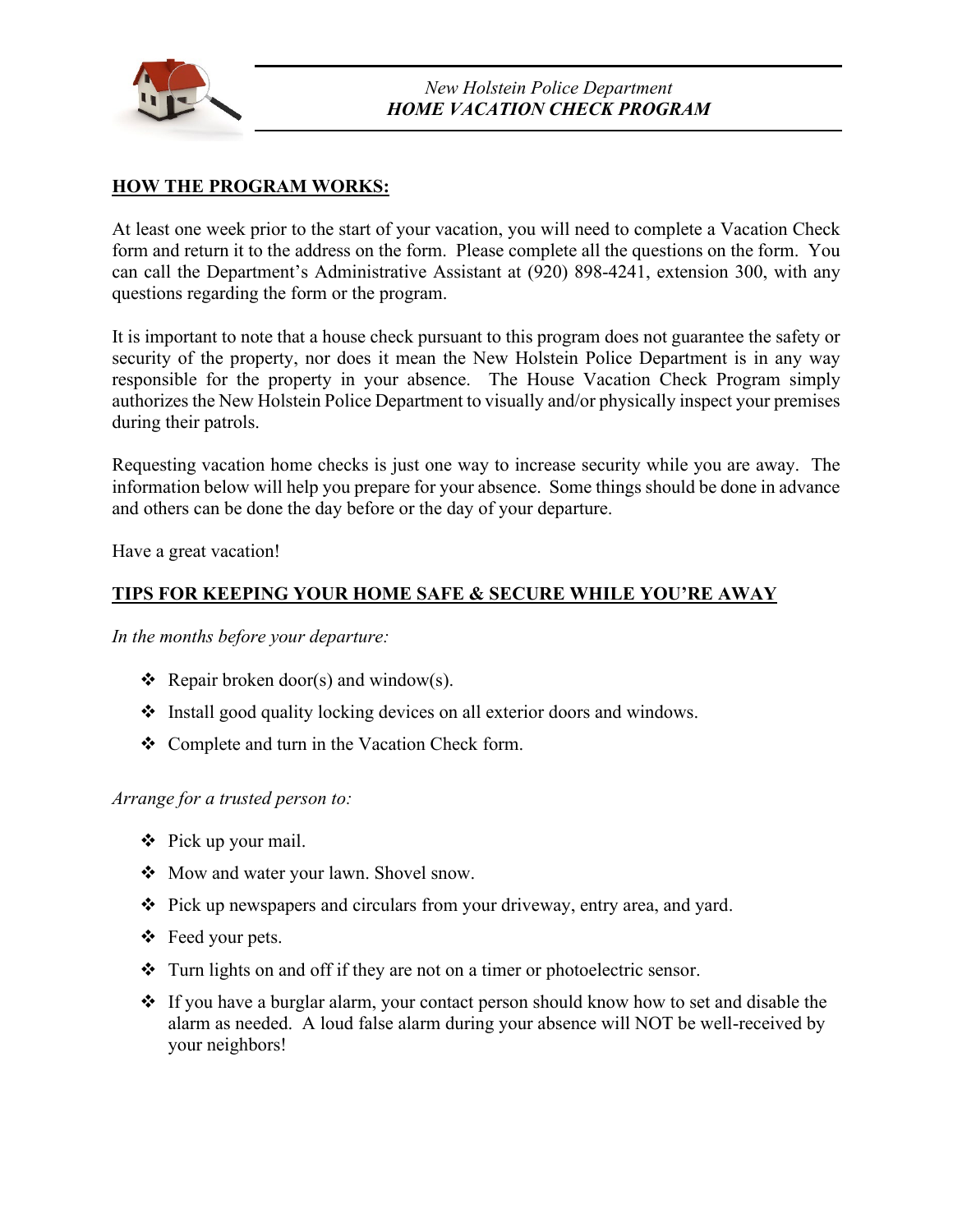### *A day or two prior to departure:*

- $\triangleleft$  Mow the lawn and trim the shrubbery.
- Store all ladders, tools, lawn equipment, etc., in a locked storage shed or garage.
- $\triangleleft$  Take valuables to your safe deposit box.

#### *On the day you leave home:*

- $\cdot$  Turn down the volume of your telephone ringer and answering machine (if you have a landline telephone) so that they cannot be heard from outside the house.
- Make sure gas appliances are turned off.
- Unplug small appliances, such as fans, toasters, and electric coffee pots.
- Set your electric timers to turn on some lights during the evening hours.
- $\cdot \cdot$  If you leave a car in your driveway, park it up against the garage door. Make sure the vehicle is locked and nothing is left visible inside.
- ◆ Bolt the garage door on the inside. Unplug electric garage door opener.
- Make sure all windows are locked.
- $\div$  Leave a key and the phone number of where you can be reached with emergency contact person. The contact person should hold onto the key in your absence. The key should not be left in or near your own home where a burglar might find it, even in a hidden location.
- Just before you leave, walk around the house and make sure everything is secure. Remove any large items that could be used for access into a second story window.
- $\div$  Enjoy your trip!



New Holstein Police Department 2110 Washington Street New Holstein, WI 53061 (920) 898-4241 [www.ci.newholstein.wi.gov](http://www.ci.newholstein.wi.gov/)